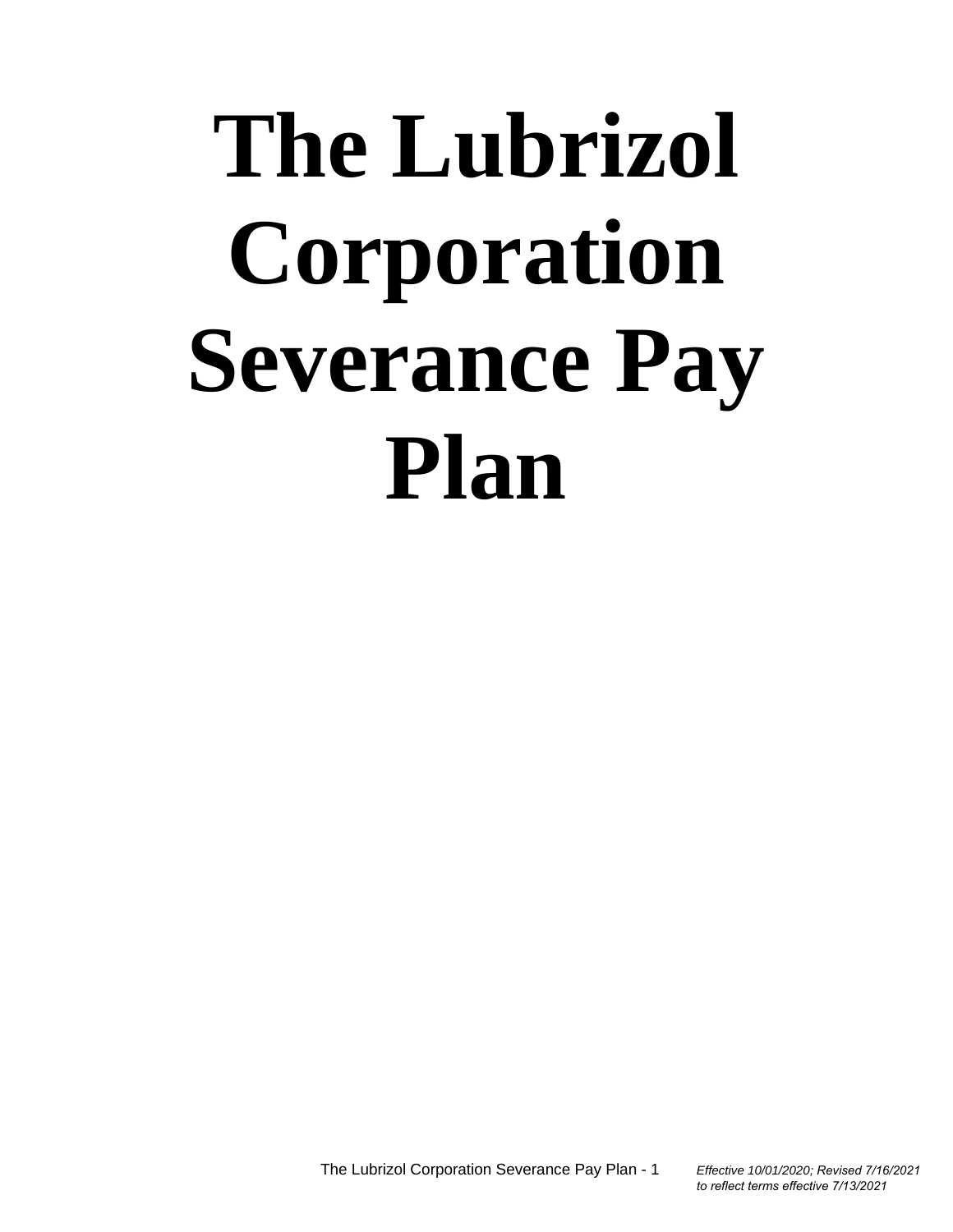# **Table of Contents**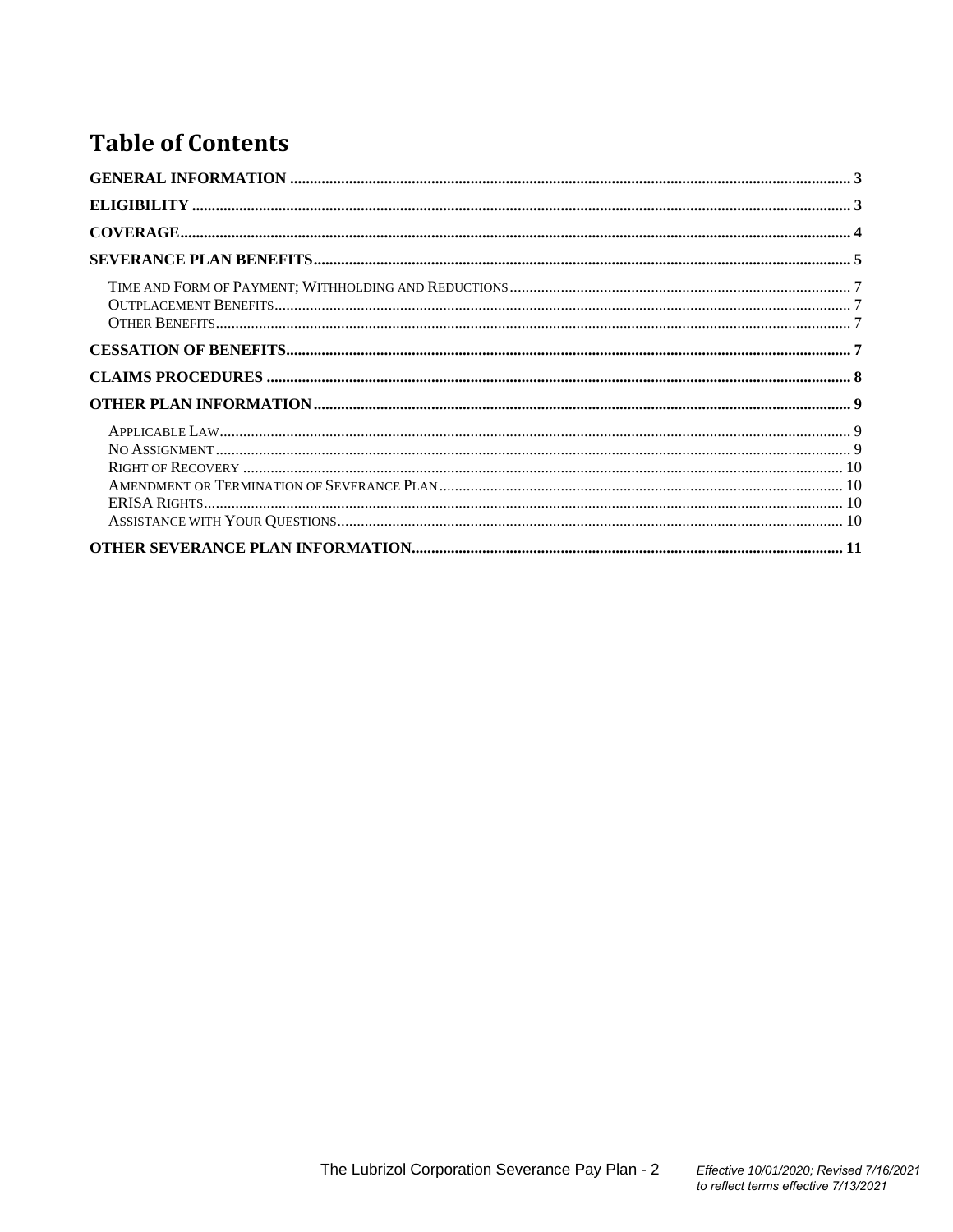# <span id="page-2-0"></span>**General Information**

The Lubrizol Corporation Severance Pay Plan (the "Severance Plan" or "plan") was first established on October 1, 2020. This summary plan description (SPD) describes the main features of Severance Plan, and you should keep a copy for your reference. A complete description of the terms of this plan is contained in the plan document, and the terms of that document will govern.

In certain circumstances, an eligible employee's employment may be terminated due to poor performance, a restructuring, a reduction in our workforce or job elimination. The Severance Plan provides benefits to eligible employees, described in more detail below ("Eligibility"), who terminate employment under these circumstances and who otherwise meet the terms and conditions of the plan.

The Lubrizol Corporation ("Lubrizol" or the "Company") is the plan sponsor, as well as the plan administrator. Although it is Lubrizol's expectation that the plan will be a permanent program, the Company has the right to terminate or amend the plan in whole or in part by written action of its Board of Directors or its designee. Neither this SPD, nor the plan document, constitutes a contract of employment or a promise of continuing employment.

The cost of the plan is paid entirely by the Company, and eligible employees are not required to make any contributions under this plan.

If you have any questions about the terms of the plan or about the payment of benefits, you may obtain more information from any benefits or human resources representative.

# <span id="page-2-1"></span>**Eligibility**

You are eligible to participate in the plan (an "eligible employee") if you are a regular employee paid on the United States payroll of the "Company" or a participating subsidiary. Being on an employer-approved leave of absence will not affect your eligibility for plan participation.

The following persons are not eligible employees under the plan:

- Temporary employees
- Intern A university student
- Co-op A recurring university student such as a student involved in a university sponsored work/study curriculum in chemical and mechanical engineering. Commonly, students alternate one semester in a work assignment and one semester in the classroom.
- Vo-ed A non-university student
- Persons who render services solely as an independent contractor
- Persons who render services as workers through an agreement with a third party
- Directors
- Persons covered by a collective bargaining agreement, unless the agreement specifically provides for coverage
- Persons who become employees of Lubrizol or a participating subsidiary as a result of an acquisition, merger or similar transaction, and are entitled to receive severance, retention or similar payment(s) under a plan, program or other arrangement of the person's pre-acquisition employer
- Persons who receive, or are entitled to receive, retention or similar payments under a plan, program or other arrangement of Lubrizol or a Lubrizol affiliate, unless the plan, program, or arrangement reserves the person's eligibility for this plan
- Persons who decline participation in the plan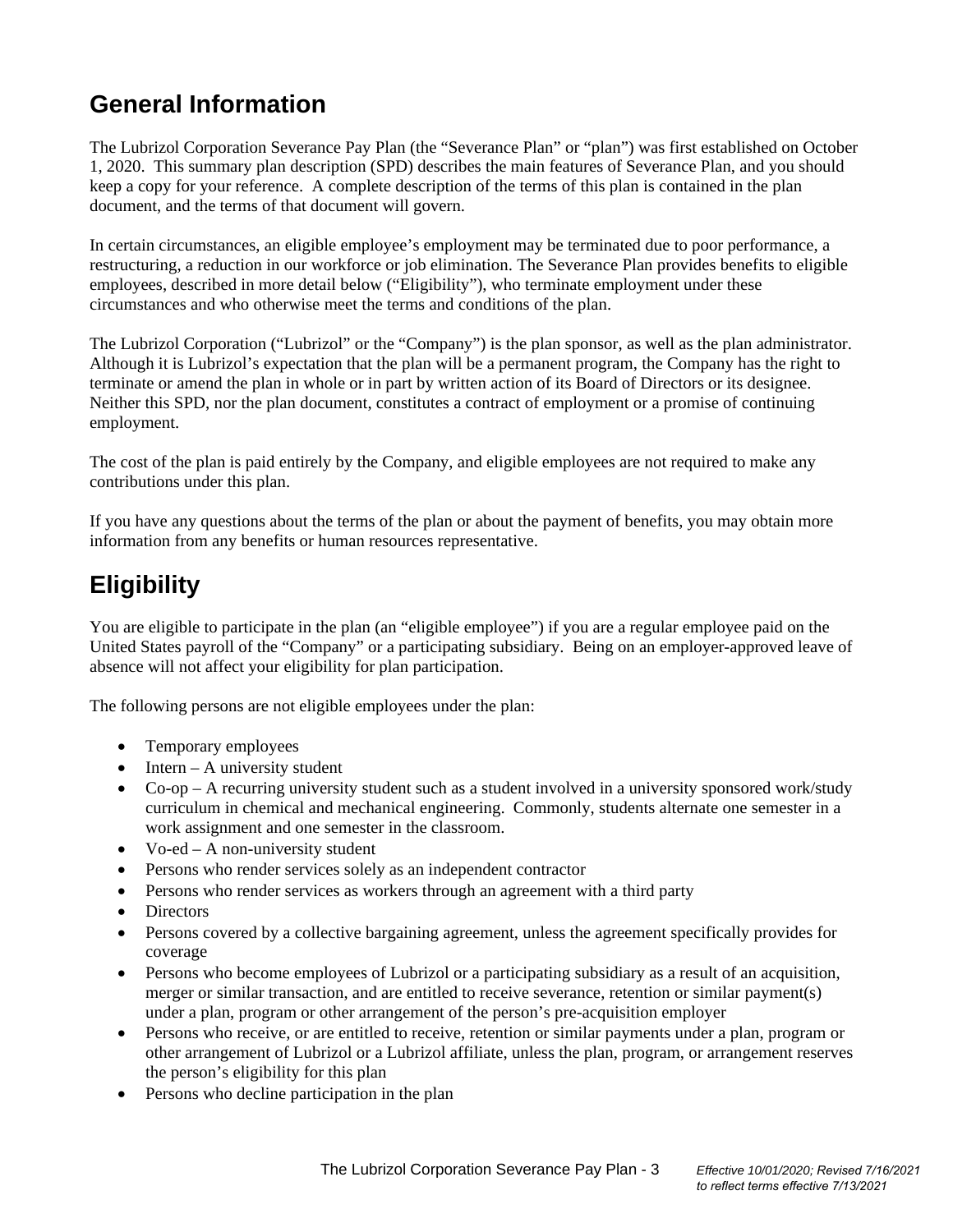• Persons employed or providing services to Lubrizol or a participating subsidiary in any employee category that is not a regular employee category.

# <span id="page-3-0"></span>**Coverage**

You will be eligible to receive benefits under the Severance Plan if all of the following conditions are met:

- You meet the eligibility requirements described in "Eligibility" above.
- You incur a termination of employment as defined in the plan.
- You sign and deliver (and do not revoke) a valid Separation Agreement and Release (including all component documents) as required by your employer.
- You satisfy, and continue to satisfy, the other terms and conditions of the plan.

In general, a termination of employment is a complete severance of the eligible employee's employment relationship with the Lubrizol and all Lubrizol affiliates, excluding any termination of employment under the following circumstances:

- A voluntary separation from employment by resignation, retirement, failure to return to work, or any other reason (except a voluntary separation resulting from the eligible employee's participation in a temporary voluntary workforce reduction program, sponsored by an employer, where the Administrator, in its sole discretion, determines that severance benefits shall be paid under the plan).
- A layoff with recall rights.
- A discharge for "conduct harmful or prejudicial to the Company" as defined in the plan. "Conduct harmful or prejudicial to the Company" is any act or omission by you, whether or not occurring during the course of your employment, that the Administrator, in its sole discretion, determines to be detrimental to the interest of a Lubrizol or a Lubrizol affiliate.. It includes, but it not limited to, any violation of the Company's Code of Ethics, Company or employer policies, or the terms of any agreement between you and Lubrizol or a Lubrizol affiliate.
- A termination of employment while on a long-term disability leave of absence.

You will not be considered to have had a termination of employment if you transfer employment to another Lubrizol affiliate. You also will not be considered to have had a termination of employment if you transfer employment to a purchaser or transferee of all or any portion of a Lubrizol business. Similarly, you will not be deemed to have had a termination of employment if (i) your job is outsourced to a third party or you receive an offer to continue employment with the purchaser or transferee a Lubrizol business, and (ii) under the offer of the employment with the third party, purchaser or transferee, your base pay would be equal to or greater than your current base pay, and your work site either would not change, would be closer to your home than your current work site, or would be no more than 30 miles from your current work site. In addition, if you separate employment in anticipation of starting employment with another Lubrizol affiliate, your separation will not be treated as a termination of employment.

If you are on an authorized leave of absence, your termination of employment will be deemed to have occurred during or at the end of such leave in accordance with the employment policies of the Company and/or your employer in effect as of the time such leave is taken.

You will be required to sign and deliver a Separation Agreement and Release by your employer as a condition of receiving receive plan benefits. The Separation Agreement and Release will describe the severance benefits you will receive under the plan, and will contain a release of claims against Lubrizol, your employer and other Lubrizol affiliates and persons. It will also contain other terms, representations and conditions. Your Separation Agreement and Release must become effective in order for you to be entitled to plan benefits, meaning that your properly signed agreement and release, including all component parts, must be delivered to your employer, and all applicable statutory periods for you to consider the agreement and release must expire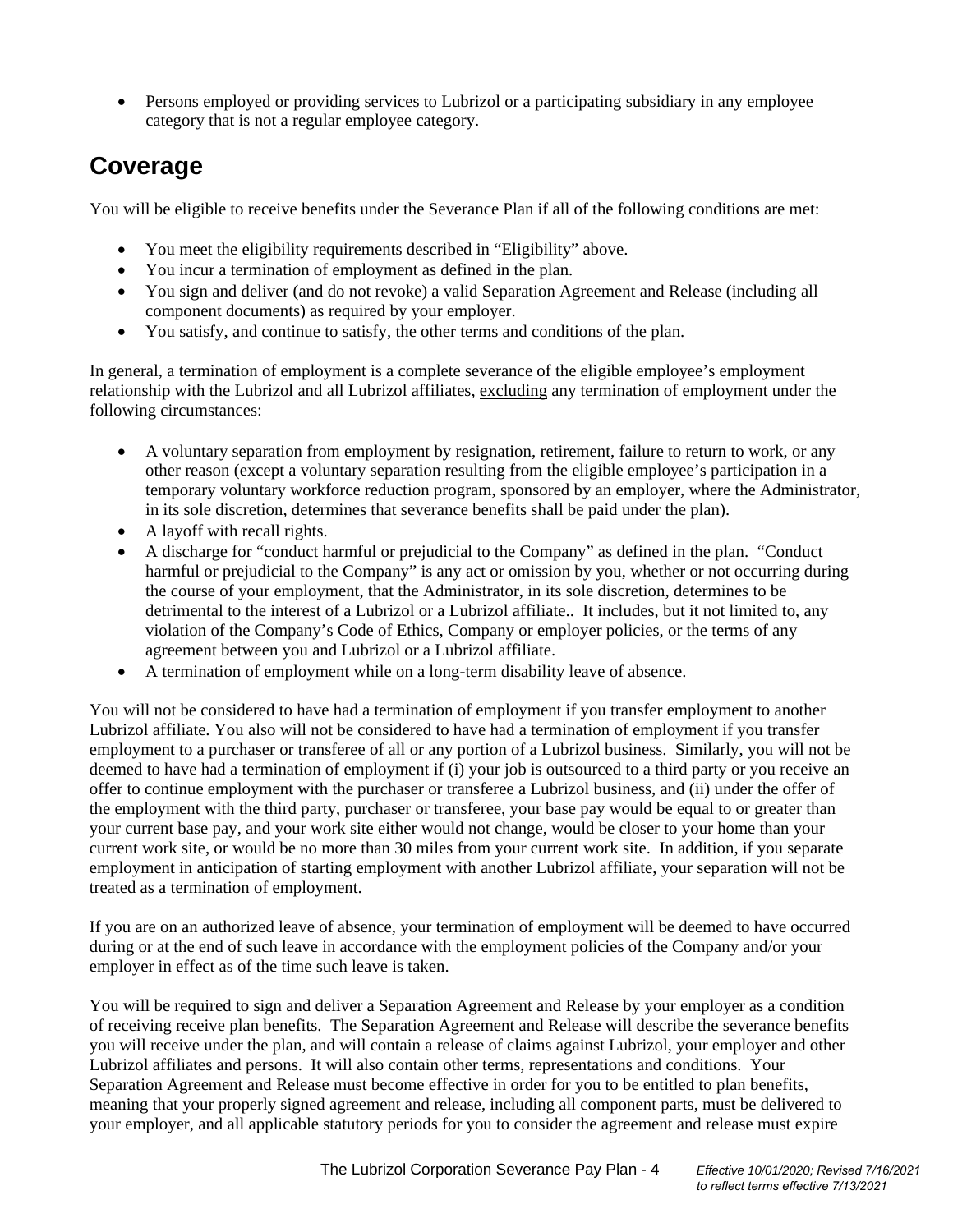without you revoking it.

In order to receive severance benefits (and to continue to receive severance benefit payments after they have started), you cannot perform any work for Lubrizol or a Lubrizol affiliate after your termination of employment. This does not include any cooperation you provide without pay to Lubrizol or a Lubrizol affiliate in connection with any business or legal matter or any investigation about which you may have relevant information.

You also must satisfy or fulfill any and all obligations you have to Lubrizol or a Lubrizol affiliate, including the return of all documents and other property related to Lubrizol or a Lubrizol affiliate promptly upon your termination of employment, but in any event not later seven days following your termination of employment.

The Administrator has the sole discretion to determine your eligibility for, or entitlement to, benefits, including making factual determinations and interpreting and applying the terms of the plan. The Administrator may also impose other conditions on eligibility for payment (or continuation of payment) of severance benefits which the Administrator deems advisable, and the Administrator may deny or discontinue severance payments for any reason the Administrator determines to be good or sufficient cause.

# <span id="page-4-0"></span>**Severance Plan Benefits**

If you meet the Severance Plan's eligibility requirements for payment of severance benefits, the following severance benefits are payable to you:

- A Severance Amount equal to two weeks of base pay for each year of service. The minimum Severance Amount is eight weeks of base pay, and the maximum Severance Amount is 52 weeks of base pay.
- A Health Care Supplement of \$200.00 for each week of base pay included in the calculation of your Severance Amount.

Your Severance Amount and Health Care Supplement will be stated in your Separation Agreement and Release. For purposes of calculating your Severance Amount and Health Care Supplement, the plan determines your base pay and years of service as follows:

- "Base pay" is your regular weekly base pay in effect on the date of your termination of employment. If you are an hourly employee, your base pay is the product of your hourly rate of pay and your standard weekly work hours, determined as of the date of your termination of employment. If your compensation is based solely on commissions, base pay is your draw against such commissions, expressed as a weekly amount, and does not include any compensation in excess of your draw.
- "Years of service" are calculated from the later of your most recent hire date (adjusted as applicable to include your service as part of a co-operative educational program) and your rehire date, if any, as reflected in the Company's human resources information system. You will acquire one year of service on January 1 of each year after the year of the most recent hire or rehire date (you must be employed on January 1 to receive a year of service). If the resulting years of service would provide a benefit less than the plan minimum, the minimum will apply when determining the amount of your plan severance benefits. Similarly, if the resulting years of service would provide a benefit greater than the plan maximum, you will be limited to the plan maximum. Years of service will not include any periods of service for which you have received, or are entitled to receive, severance pay (including retention pay in lieu of severance pay or payments in the nature of severance pay) under this plan or another plan of Lubrizol, a Lubrizol affiliate or an employer acquired by Lubrizol or a Lubrizol affiliate. Any service performed other than as a regular employee or in a co-operative educational program will be disregarded in the calculation of years of service.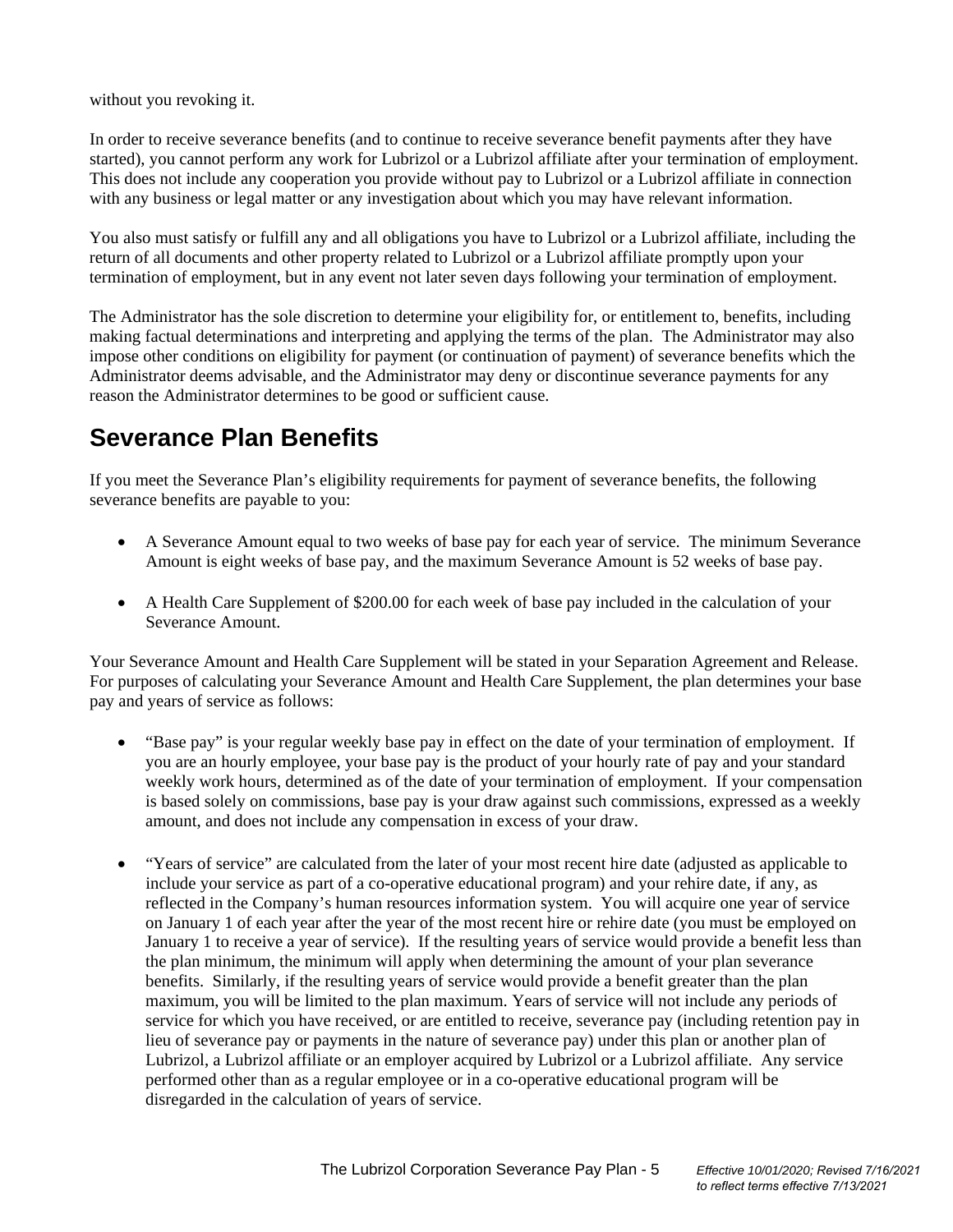**Example 1:** Employee A experiences a termination of employment on May 1, 2021 and satisfies the conditions for entitlement to severance payments under the plan. Employee A's most recent hire date is June 1, 2011. Employee A's base pay is \$1,000. Employee A's severance benefits from the plan are calculated as follows:

| Years of service   | 10                                                                                                    |  |
|--------------------|-------------------------------------------------------------------------------------------------------|--|
|                    | Employee A's years of service vest on January 1 of each year following Employee A's                   |  |
|                    | date of hire. Employee A received their 10 <sup>th</sup> year of service under the plan on January 1, |  |
|                    | 2021.                                                                                                 |  |
| Base pay           | \$1,000                                                                                               |  |
| Weeks of           | 2 weeks $\times$ Years of service = Weeks of severance (subject to minimum of 8 weeks and             |  |
| severance          | maximum of 52 weeks)                                                                                  |  |
|                    |                                                                                                       |  |
|                    | 2 weeks $\times$ 10 = 20 weeks                                                                        |  |
| Severance          | Weeks of severance $\times$ base pay = Severance Amount                                               |  |
| Amount             |                                                                                                       |  |
|                    | $20 \times \$1,000 = \$20,000$                                                                        |  |
| <b>Health Care</b> | Weeks of severance $\times$ \$200 = Health Care Supplement                                            |  |
| Supplement         |                                                                                                       |  |
|                    | $20 \times $200 = $4,000$                                                                             |  |
| Severance benefit  | Severance Amount + Health Care Supplement = Severance benefit payment                                 |  |
| payment            |                                                                                                       |  |
|                    | $$20,000 + $4,000 = $24,000$                                                                          |  |

**Example 2:** Employee B experiences a termination of employment on May 1, 2021 and satisfies the conditions for entitlement to severance payments under the plan. Employee B's most recent hire date is June 1, 2020. Employee B's base pay is \$1,000. Employee B's severance benefits from the plan are calculated as follows:

| Years of service   | 1                                                                                          |  |  |
|--------------------|--------------------------------------------------------------------------------------------|--|--|
|                    | Employee B's years of service vest on January 1 of each year following Employee B's        |  |  |
|                    | date of hire. Employee B received their first year of service under the plan on January 1, |  |  |
|                    | 2021.                                                                                      |  |  |
| Base pay           | \$1,000                                                                                    |  |  |
| Weeks of           | 2 weeks $\times$ Years of service = Weeks of severance (subject to minimum of 8 weeks and  |  |  |
| severance          | maximum of 52 weeks)                                                                       |  |  |
|                    |                                                                                            |  |  |
|                    | 2 weeks $\times$ 1 = 2 weeks                                                               |  |  |
|                    |                                                                                            |  |  |
|                    | Employee B's weeks of severance based on hire date (2 weeks) are less than the plan        |  |  |
|                    | minimum (8 weeks). Accordingly, Employee B's plan benefits are calculated using the        |  |  |
|                    | plan minimum of 8 weeks of severance.                                                      |  |  |
| Severance          | Weeks of severance $\times$ base pay = Severance Amount                                    |  |  |
| Amount             |                                                                                            |  |  |
|                    | $8 \times \$1,000 = \$8,000$                                                               |  |  |
| <b>Health Care</b> | Weeks of severance $\times$ \$200 = Health Care Supplement                                 |  |  |
| Supplement         |                                                                                            |  |  |
|                    | $8 \times \$200 = \$1,600$                                                                 |  |  |
| Severance benefit  | Severance Amount + Health Care Supplement = Severance benefit payment                      |  |  |
| payment            |                                                                                            |  |  |
|                    | $$8,000 + $1,600 = $9,600$                                                                 |  |  |

**Example 3:** Employee C experiences a termination of employment on May 1, 2021 and satisfies the conditions for entitlement to severance payments under the plan. Employee C's most recent hire date is June 1, 1991.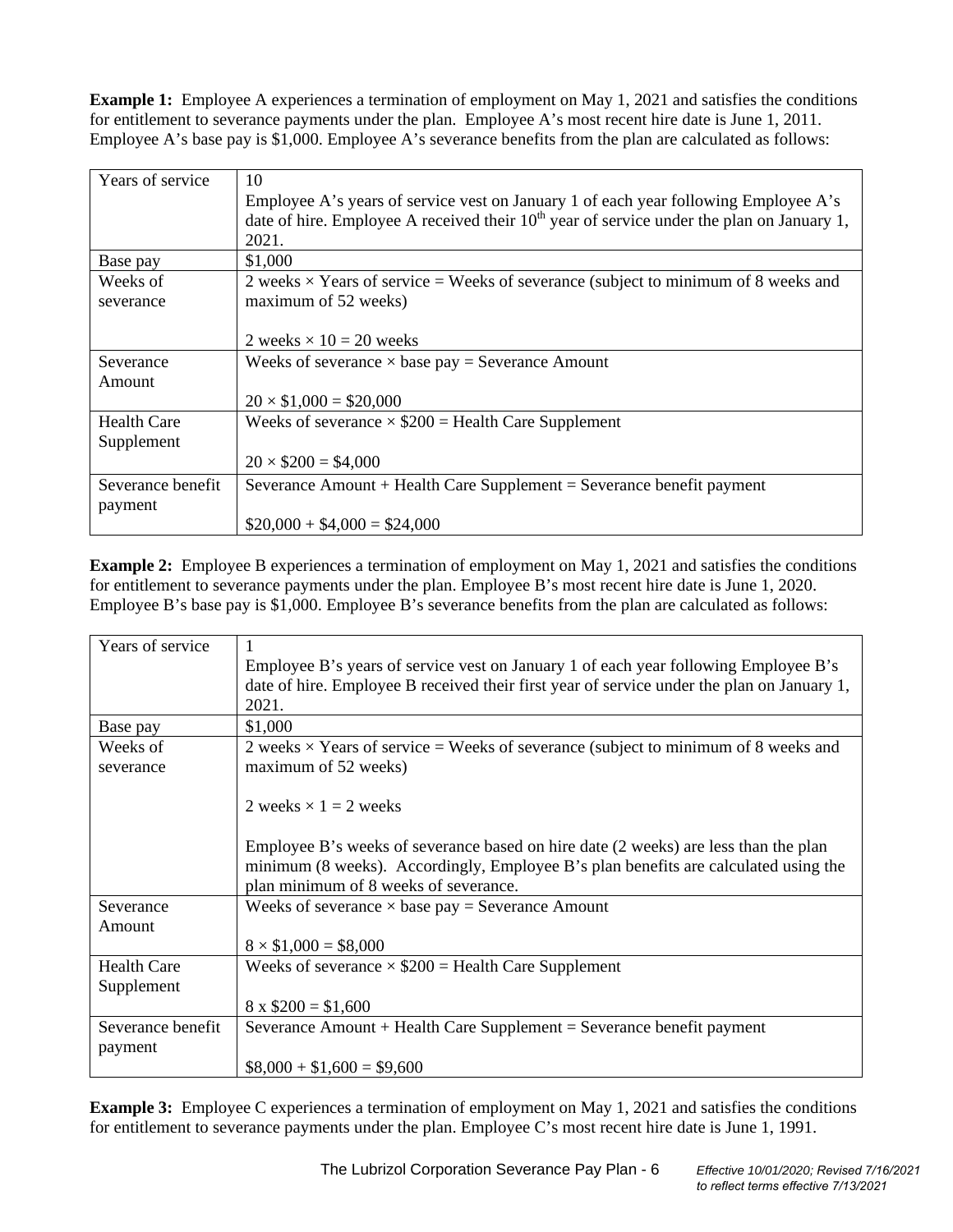Employee C's base pay is \$1,000. Employee C's severance benefits from the plan are calculated as follows:

| <b>Years of Service</b> | 30                                                                                          |  |  |
|-------------------------|---------------------------------------------------------------------------------------------|--|--|
|                         | Employee C's years of service vest on January 1 of each year following Employee C's         |  |  |
|                         | date of hire. Employee C received their $30th$ year of service under the plan on January 1, |  |  |
|                         | 2021.                                                                                       |  |  |
| <b>Base Pay</b>         | \$1,000                                                                                     |  |  |
| Weeks of                | 2 weeks $\times$ Years of service = Weeks of severance (subject to minimum of 8 weeks and   |  |  |
| Severance               | maximum of 52 weeks)                                                                        |  |  |
|                         |                                                                                             |  |  |
|                         | 2 weeks $\times$ 30 = 60 weeks                                                              |  |  |
|                         |                                                                                             |  |  |
|                         | Employee C's weeks of severance based on hire date (60 weeks) exceed the plan               |  |  |
|                         | maximum (52 weeks). Accordingly, Employee C's plan benefits are calculated using            |  |  |
|                         | the plan maximum of 52 weeks of severance.                                                  |  |  |
| Severance amount        | Weeks of severance $\times$ base pay = Severance Amount                                     |  |  |
|                         |                                                                                             |  |  |
|                         | $52 \times $1,000 = $52,000$                                                                |  |  |
| <b>Health Care</b>      | Weeks of severance $\times$ \$200 = Health Care Supplement                                  |  |  |
| Supplement              |                                                                                             |  |  |
|                         | $52 \times $200 = $10,400$                                                                  |  |  |
|                         |                                                                                             |  |  |
| Severance benefit       | Severance Amount + Health Care Supplement = Severance benefit payment                       |  |  |
| payment                 |                                                                                             |  |  |
|                         | $$52,000 + $10,400 = $62,400$                                                               |  |  |

#### <span id="page-6-0"></span>**Time and Form of Payment; Withholding and Reductions**

If you are eligible for a severance benefit payment, you will be paid the amount of your benefits after your termination of employment and the expiration of any review or revocation period of required by law, but not later than 74 days following your termination of employment. You may not designate or influence the calendar year in which your severance benefit payment is made.

Severance benefit payments will be paid in a lump sum, less any applicable income, payroll or other withholdings. Severance benefit payments may be reduced by any amounts owed by the employee to Lubrizol or a Lubrizol affiliate to the extent consistent with applicable law.

## <span id="page-6-1"></span>**Outplacement Benefits**

Your employer may, at its discretion, provide outplacement services to you through a provider designated by your employer. If you are being provided outplacement service benefits, they will be described in your Separation Agreement and Release.

#### <span id="page-6-2"></span>**Other Benefits**

Your eligibility, if any, for other benefits will be determined in accordance with the terms of the official plan documents concerning those benefits.

# <span id="page-6-3"></span>**Cessation of Benefits**

Your benefits will cease upon the earliest of the following to occur: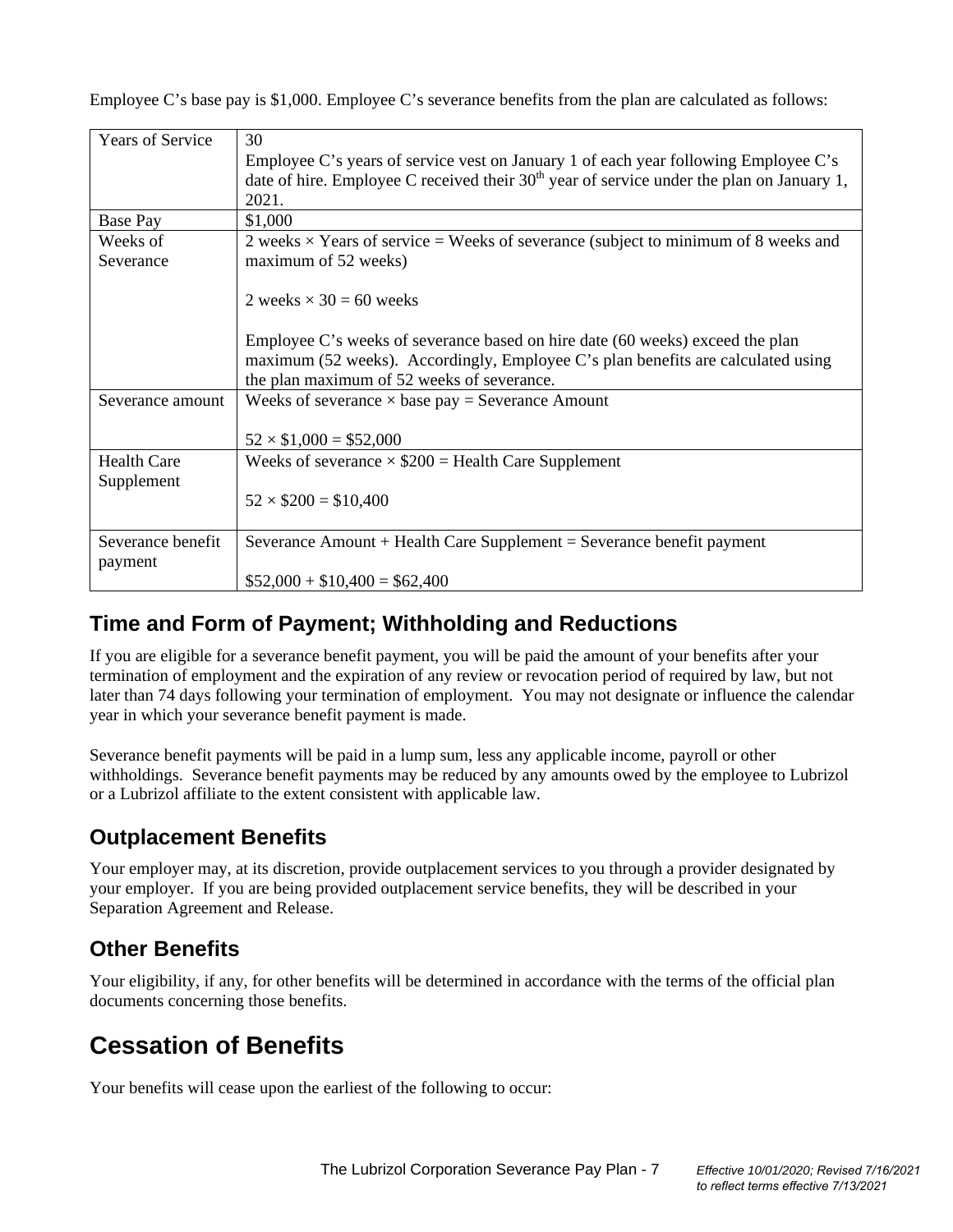- (i) the date you receive full amount of severance benefits payable to you under the terms of your Separation Agreement and Release;
- (ii) the date you are determined not to be eligible for benefits by the Administrator;
- (iii) the date your severance benefits are discontinued due to failure to abide by a term of the plan; or
- (iv) the date on which the plan terminates.

Nothing in the Severance Plan shall be construed as giving any eligible employee, participant, or other person a nonforfeitable or vested right to any benefits under the plan.

## **Death**

If you die after you have had a termination of employment and satisfied all conditions for eligibility for severance benefits, any unpaid severance benefits that would have been due to you will be paid to your surviving spouse, or if you have no surviving spouse at the time of your death, your estate. Your surviving spouse or your estate may be required to execute an agreement with terms similar to the terms of your Separation Agreement and Release as a condition of payment.

# <span id="page-7-0"></span>**Claims Procedures**

An individual, or the individual's designated representative, may make a claim for plan benefits by filing a signed written claim with the Administrator (a "Claim"). The Claim must specify the plan benefits being claimed and describe all facts and circumstances entitling the claimant to payment of those benefits.

If you do not receive a Separation Agreement and Release in accordance with the plan, or receive a Separation Agreement and Release that provides for the payment of plan benefits in an amount you believe is less than the amount due to you and you wish to file a Claim, your Claim must be filed within 90 days after your termination of employment. In all other cases, the Claim must be filed with the Administrator not later than 180 days after the date on which payments under the plan were discontinued or reduced.

The Administrator will notify a claimant of its decision within 90 days after receipt of the Claim, or, if special circumstances exist, within 180 days of receipt of the Claim, in which event the claimant will be provided notice of the extension of the initial 90-day period before that period expires. If the Claim is denied in whole or in part, the Administrator's notice of denial must be provided in writing and must give:

- (i) the specific reasons for denial with specific reference to plan upon which the denial was based;
- (ii) a description of any additional material or information (if any) necessary to perfect the Claim and an explanation of why the material or information is necessary;
- (iii) a statement that the claimant is entitled to receive, upon request and free of charge, reasonable access to, and copies of, all documents, records, and other information relevant to the Claim; and
- (iv) an explanation of the Plan's Appeal procedures and the time limits applicable to such procedures, including a statement of the claimant's right to bring a civil action under § 502 of ERISA following an adverse benefit determination upon review.

During the 60-day period after receiving the Administrator's notice of denial, you or your duly authorized representative may obtain and review relevant documents, and may submit a written appeal to the Administrator for review of the denial ("Appeal").

Upon your timely submitted Appeal, the Administrator will provide full and fair review of the decision denying your Claim. You will be allowed to submit comments, documents, records, and other information in writing relating to the Claim. You also will be provided, upon request and free of charge, reasonable access to, and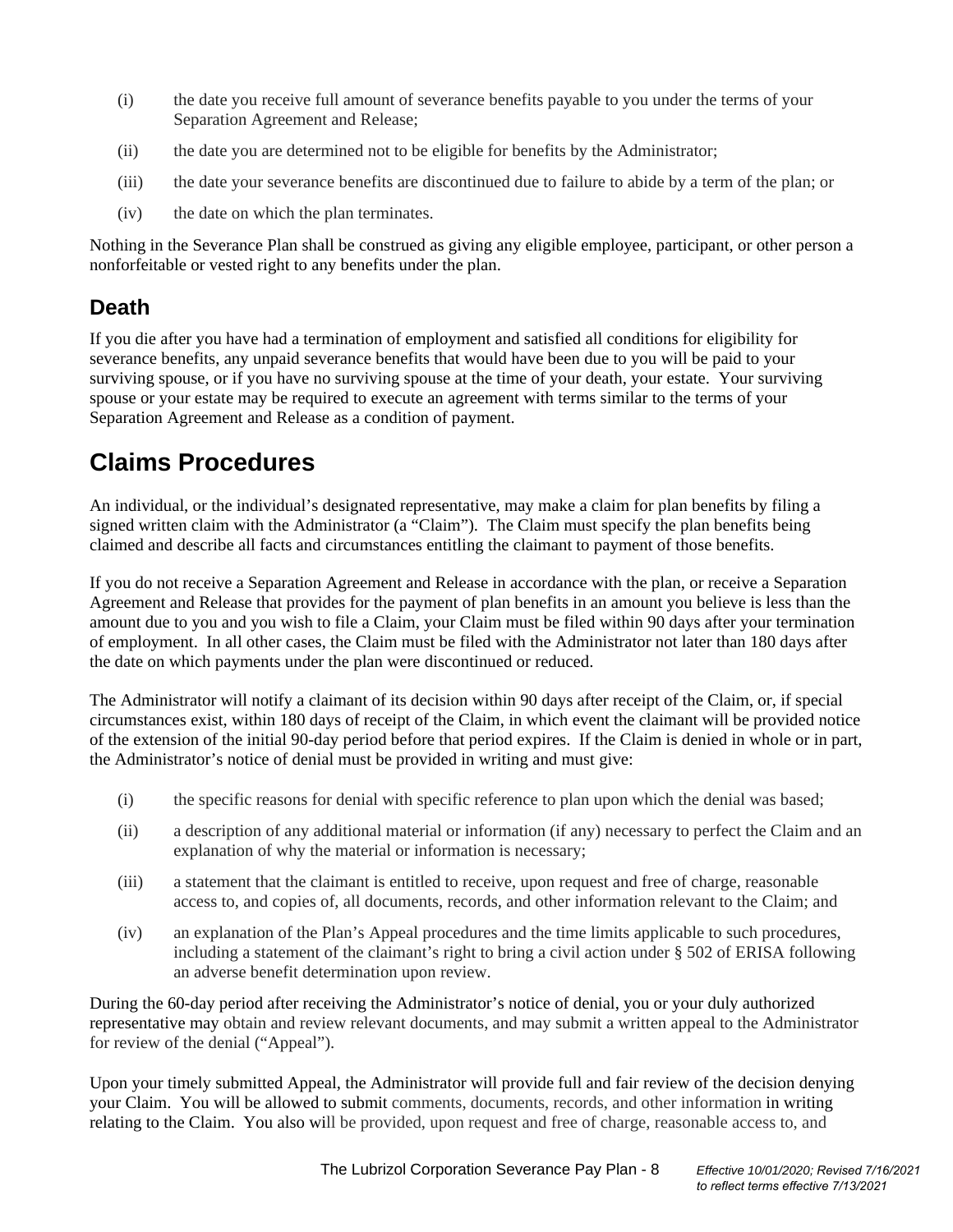copies of, all documents, records, and other information relevant to the claim for benefits. The Administrator must take into account all comments, documents, records, and other information submitted must be taken into account, whether or not the information was submitted or considered during the initial benefit determination.

The Administrator will issue a written decision on the Appeal within 60 days after receipt of the Appeal, unless special circumstances require an extension of time, in which case a decision will be rendered as soon as possible, but no later than 120 days after the filing of the Appeal, and the claimant will be provided notice of the extension of the review period before the initial 60-day period expires.

In the event of an adverse benefit decision, the Administrator will provide specific reasons for the decision and include the following:

- (i) specific references to the plan provisions upon which the decision is based,
- (ii) a statement of the claimant's entitlement led to receive, upon request and free of charge, reasonable access to, and copies of, all documents, records, and other information relevant to the claim for benefits, and
- (iii) a statement of the claimant's right to bring an action under § 502(a) of ERISA.

A failure by the Administrator to respond to an appeal request will be deemed a denial of the request, based on the same grounds identified in the initial written decision of the Administrator, and the date of the deemed denial will be the last day of the 60-day review period.

#### **Lawsuits**

If you complete the entire claims procedure and still disagree with the outcome of the Claim, you may commence a civil action (lawsuit) under ERISA. The entire claims procedure, including the request for Appeal, must be completed before your will be able to bring your civil action. You must commence your civil action within one year of the date of the final denial. If you do not commence your civil action within one year of the date of the final decision, you will waive all rights to relief under ERISA.

All controversies, disputes, and claims arising under or relating to the plan must be submitted to the United States District Court for the Northern District of Ohio, unless the parties to the dispute agree to submit the matter to arbitration on terms and conditions mutually agreed upon. Any person who asserts an entitlement to any right or benefit under the plan consents to the exercise of personal jurisdiction over that person by the United States District Court for the Northern District of Ohio and waives any argument that this forum is not a convenient forum in which to resolve the lawsuit.

# <span id="page-8-0"></span>**Other Plan Information**

## <span id="page-8-1"></span>**Applicable Law**

The Severance Plan, to the extent not preempted by ERISA or any other federal law, shall be governed by and construed in accordance with the law of the state of Ohio. It is intended that the Severance Plan shall be an employee welfare benefit plan as described in § 3(1) of ERISA. The terms of the Severance Plan and the rights and duties of all parties to or persons affected by the Severance Plan will be construed and determined according to ERISA to the extent applicable.

## <span id="page-8-2"></span>**No Assignment**

Your rights and benefits under the Severance Plan cannot be assigned, sold, transferred, pledged by you or reached by your creditors (or anyone else), except in limited circumstances.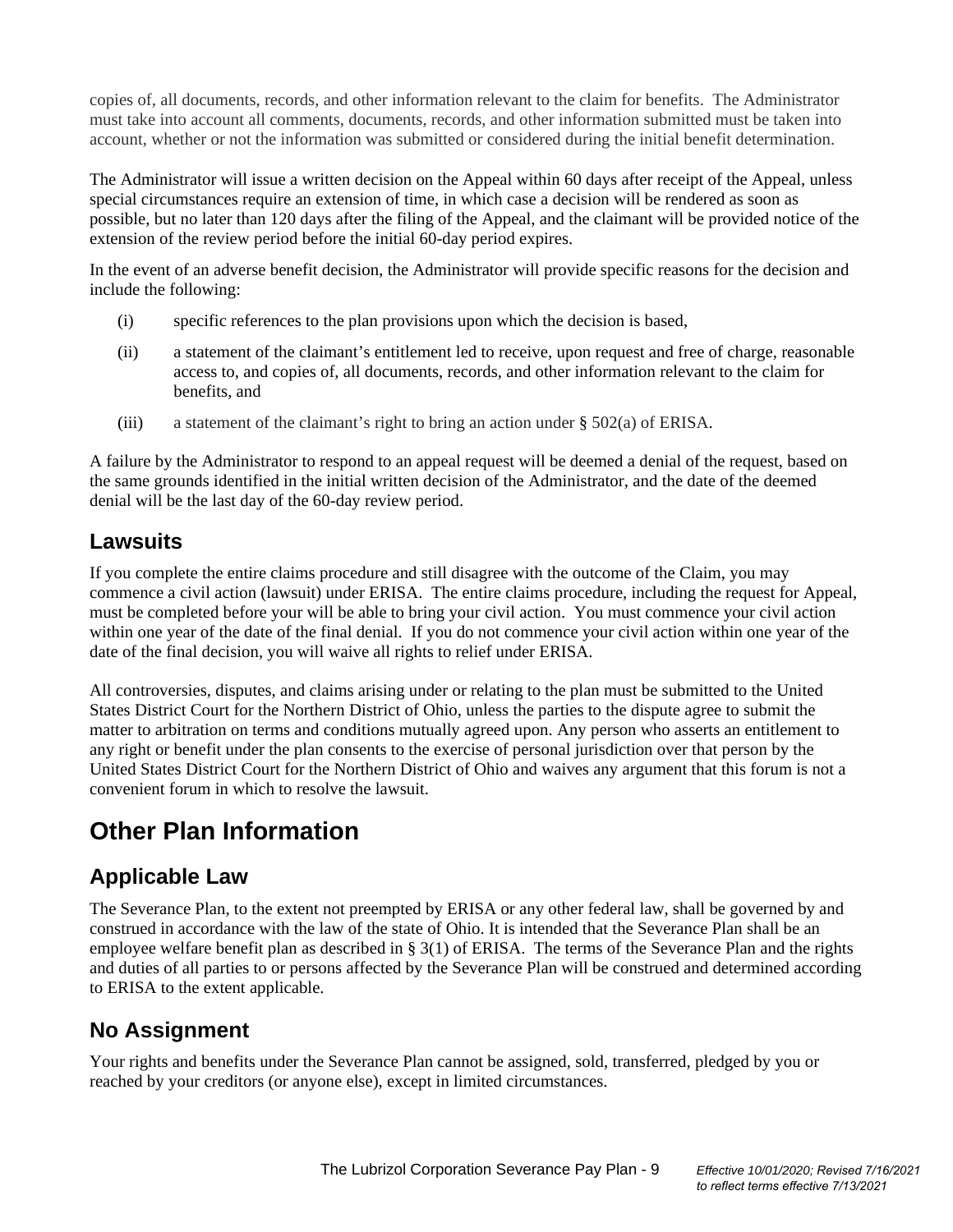## <span id="page-9-0"></span>**Right of Recovery**

If for any reason the plan pays a benefit that is larger than the amount allowed, the plan has the right to recover the excess amount from the person or entity that received it.

## <span id="page-9-1"></span>**Amendment or Termination of Severance Plan**

The Company may amend, modify or terminate the Severance Plan at any time. However, no amendment, modification or termination will deprive any participant of any payment or benefit that the Administrator previously has determined is payable under the plan.

# <span id="page-9-2"></span>**ERISA Rights**

As a participant in the Severance Plan, you are entitled to certain rights and protections under ERISA. ERISA provides that all plan participants shall be entitled to:

#### **Receive Information About Your Plan Benefits**

- Examine, without charge, at the plan administrator's office, all documents governing the plan, and a copy of the latest annual report (Form 5500 Series) filed by the plan with the U.S. Department of Labor and available at the Public Disclosure Room of the Pension and Welfare Benefit Administration.
- Obtain, upon written request to the plan administrator, copies of documents governing the operation of the plan, and copies of the latest annual report (Form 5500 Series) and updated summary plan description. The administrator may make a reasonable charge for the copies.

#### **Prudent Actions by Plan Fiduciaries**

In addition to creating rights for plan participants, ERISA imposes duties upon the people who are responsible for the operation of the employee benefit plan. The people who operate your plan, called "fiduciaries" of the plan, have a duty to do so prudently and in the interest of you and other plan participants and beneficiaries. No one, including your employer, your union, or any other person, may fire you or otherwise discriminate against you in any way to prevent you from obtaining a welfare benefit or exercising your rights under ERISA.

#### **Enforce Your Rights**

If your claim for a welfare benefit is denied or ignored, in whole or in part, you have a right to know why this was done, to obtain copies of documents relating to the decision without charge, and to appeal any denial, all within certain time schedules.

Under ERISA, there are steps you can take to enforce the above rights. For instance, if you request a copy of plan documents and do not receive them within 30 days, you may file suit in a Federal court. In such a case, the court may require the plan administrator to provide the materials and pay you up to \$110 a day until you receive the materials, unless the materials were not sent because of reasons beyond the control of the administrator. If you have a claim for benefits which is denied or ignored, in whole or in part, you may file suit in a state or Federal court. If it should happen that plan fiduciaries misuse the plan's money, or if you are discriminated against for asserting your rights, you may seek assistance from the U.S. Department of Labor, or you may file suit in Federal court. The court will decide who should pay court costs and legal fees. If you are successful, the court may order the person you have sued to pay these costs and fees. If you lose, the court may order you to pay these costs and fees, for example, if it finds your claim is frivolous.

## <span id="page-9-3"></span>**Assistance with Your Questions**

If you have any questions about the Severance Plan, you should contact the Administrator at the contact information below. If you have any questions about this statement or about your rights under ERISA, you should contact the nearest office of the Pension and Welfare Benefit Administration, United States Department of Labor listed in your telephone directory or the Division of Technical Assistance and Inquiries, Pension and